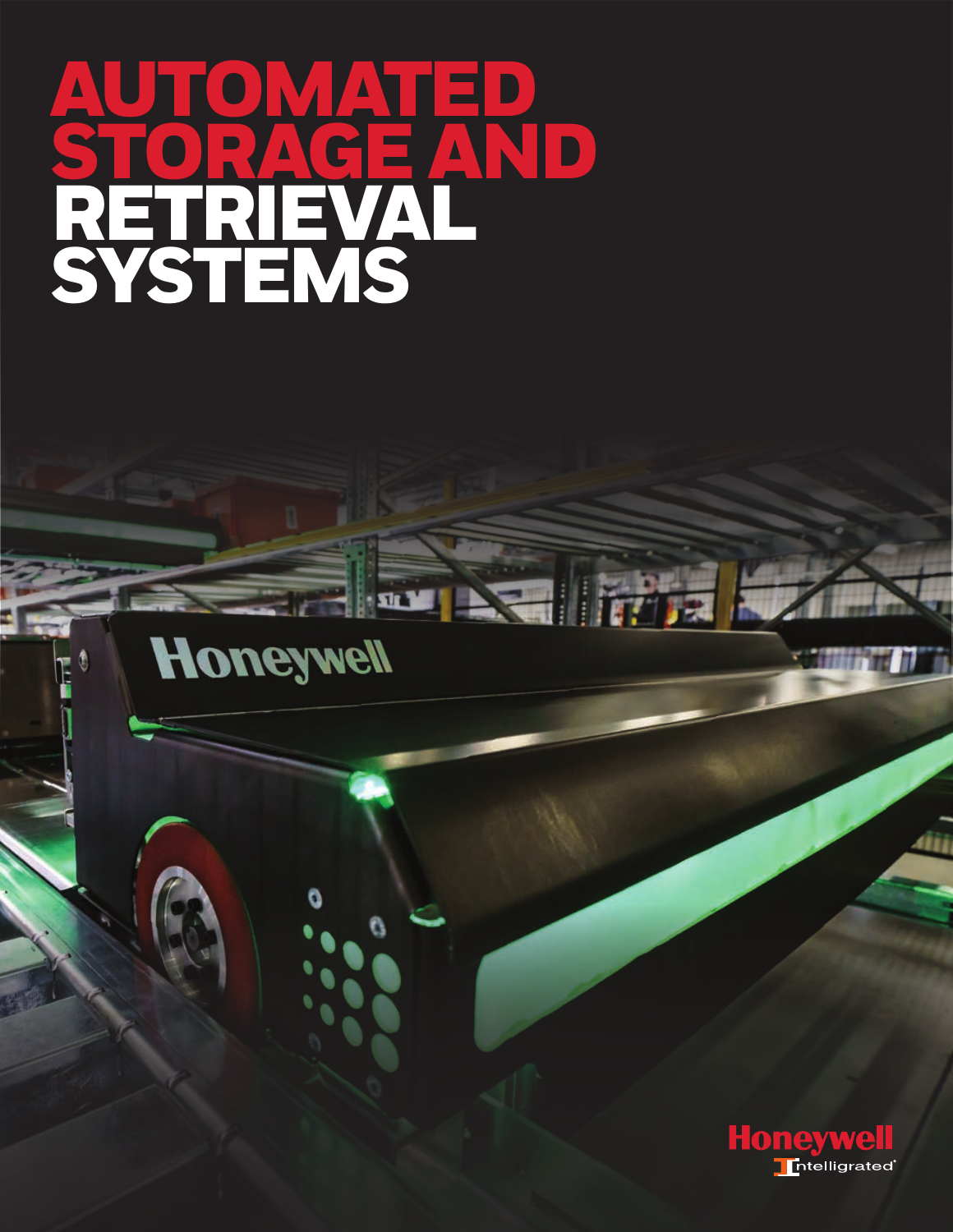# HONEYWELL INTELLIGRATED AS/RS SOLUTIONS

Honeywell Intelligrated provides automated storage and retrieval system (AS/RS) solutions to increase operational throughput and efficiency while reducing labor requirements and storage footprints. Designed to meet increased e-commerce fulfillment and storage demands, our solution offers a wide range of load handlers and storage configurations while providing seamless integration with goods-to-person (GTP) and inventory decant stations. Powered by our innovative Momentum warehouse execution system (WES) with Decision Intelligence and MC4 machine control platform, our scalable AS/RS shuttle quickly adapts to a variety of operational requirements to maximize the utilization of new and existing facilities. Our single-source integrated systems reduce overall project risk and are backed with robust 24X7 after-sales service and support to ensure maximum uptime, durability and return on investment (ROI).

## **BUILD UP, NOT OUT**

Growing inventories, lack of available real estate, the cost of facility expansion and labor pressures are all pushing operations to make the most efficient use of their existing workspaces. This means utilizing a facility's total cubic volume — horizontally and vertically — to increase storage density.

Scalable, high-speed AS/RS shuttle solutions from Honeywell Intelligrated feature endand intra-aisle vertical lift locations to maximize warehouse floor space and efficiently manage a wide array of stock keeping units (SKUs). We offer a comprehensive range of technologies to accommodate even the most demanding distribution center (DC) environments and space constraints.

### **SINGLE-SOURCE ACCOUNTABILITY AND RELIABILITY, DECADES OF INTEGRATION EXPERTISE**

Honeywell Intelligrated leverages deep experience designing and implementing holistic automation systems that seamlessly integrate AS/RS shuttles into comprehensive distribution, fulfillment and manufacturing solutions. With automation technologies built upon the Momentum software suite — including picking, conveyor, sortation, palletizing and depalletizing, and robotic solutions — Honeywell Intelligrated can solve the toughest fulfillment challenges, make the most of existing brownfield systems, or optimize greenfield projects.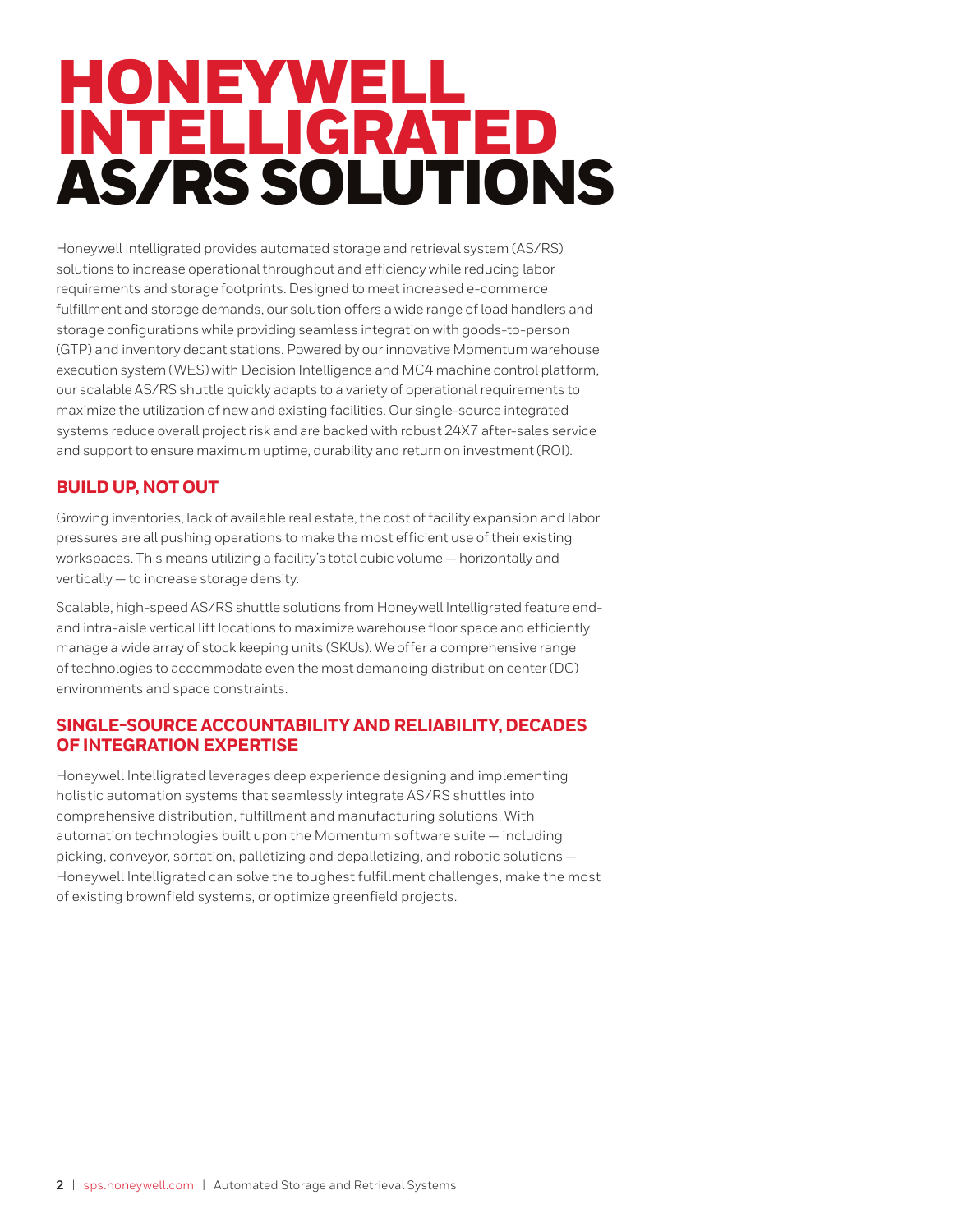#### **SCALABLE AS/RS SHUTTLE SOLUTION**

The Honeywell Intelligrated AS/RS shuttle solution is designed to help DC operators quickly move higher volumes of product and make the best possible use of their available workspaces. Scalable to nearly any footprint, our AS/RS shuttle features fully integrated GTP fulfillment and inventory decant stations to optimize the flow of materials in and out of a storage system. This integrated AS/RS solution leverages our next-generation Momentum WES with Decision Intelligence to optimize inventory allocation, maximize storage and resource utilization, and prioritize order fulfillment.

- At-a-glance visibility into DC operations
- Enhanced user interface (UI) for status updates
- Alert notifications of faults and areas that need to be corrected
- Advanced artificial intelligence (AI) and machine-learning (ML) algorithms for dynamic, proactive decision-making and optimal system automation

### **ORDER PICKING**

High-volume, e-commerce fulfillment operations can leverage our AS/RS shuttle and GTP station configuration to automate traditionally labor-intensive order picking tasks. In this highly efficient workflow, shuttles pull totes from inventory racks, route them via vertical lifts to conveyors, and deliver them to a GTP station operator.

Our ergonomic GTP station is designed to support high-speed and scalable order fulfillment pack-out and induction, including a guided user interface (UI) and emulation and/or simulation capabilities. The GTP solution is equipped with standard machine control interfaces and is powered by Momentum WES.

#### **CASE BUFFERING**

The Honeywell Intelligrated shuttle solution can be used for a comprehensive, highly efficient case buffering system designed to keep shipping, receiving and other downstream processes running smoothly. The system uses multiple aisles in close proximity to provide high storage density and serve quick-turn inventory storage and high-throughput operations.

Full cartons are inducted into the system where they are then conveyed to lifts, which carry them to the correct rack level. Shuttles carry cartons into the rack and place them into the correct storage location. Shuttles retrieve cases from the rack and convey them to lifts as needed. Lifts carry the cases back down to the outbound conveyor, where they go for further processing or directly to a shipping location.





### **AS/RS SHUTTLE — CAPABILITIES AND BENEFITS:**

- Stores 20,000+ SKUs
- Delivers a 30 to 40% increase in throughput over traditional picking methods
- Meets 24- to 48-hour service level agreements (SLAs)
- Achieves up to 99.9% order accuracy
- Consumes up to 40% less space
- Reduces labor costs and inefficiencies of traditional picking processes
- Avoids capital expenditures (CAPEX) for building expansion or new construction